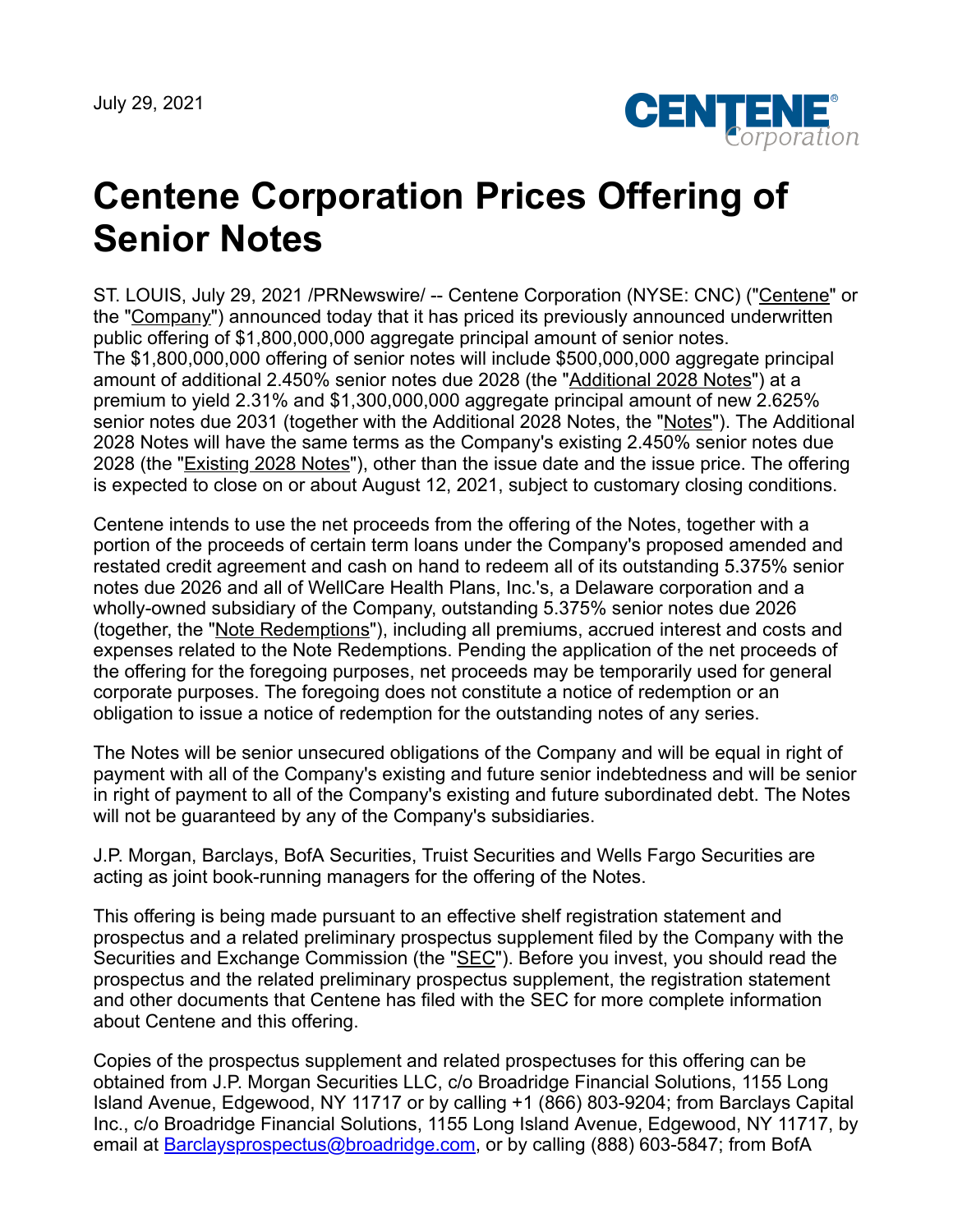Securities, Inc., NC1-004-03-43, 200 North College Street, 3rd floor, Charlotte, NC 28255 0001, Attn: Prospectus Department or by email at [dg.prospectus\\_requests@bofa.com;](mailto:dg.prospectus_requests@bofa.com) from Truist Securities by email at *joshua.t.jones@truist.com*; and from Wells Fargo Securities, LLC, 550 S. Tryon Street, 5th Floor, Charlotte, North Carolina 28202, Attention: Leveraged Syndicate.

This press release is neither an offer to purchase nor a solicitation of an offer to buy any securities, including the Notes. There shall not be any sale of the securities described herein in any state or other jurisdiction in which such offer, solicitation or sale would be unlawful prior to registration or qualification under the securities laws of any such state or other jurisdiction.

## **About Centene Corporation**

Centene Corporation, a Fortune 25 company, is a leading multi-national healthcare enterprise that is committed to helping people live healthier lives. The Company takes a local approach – with local brands and local teams – to provide fully integrated, high-quality, and cost-effective services to government-sponsored and commercial healthcare programs, focusing on under-insured and uninsured individuals. Centene offers affordable and highquality products to nearly 1 in 15 individuals across the nation, including Medicaid and Medicare members (including Medicare Prescription Drug Plans) as well as individuals and families served by the Health Insurance Marketplace, the TRICARE program, and individuals in correctional facilities. The Company also serves several international markets, and contracts with other healthcare and commercial organizations to provide a variety of specialty services focused on treating the whole person. Centene focuses on long-term growth and the development of its people, systems and capabilities so that it can better serve its members, providers, local communities, and government partners.

## **Cautionary Statements on Forward-Looking Statements of Centene Corporation**

All statements, other than statements of current or historical fact, contained in this communication are forward-looking statements. Without limiting the foregoing, forwardlooking statements often use words such as "believe," "anticipate," "plan," "expect," "estimate," "intend," "seek," "target," "goal," "may," "will," "would," "could," "should," "can," "continue" and other similar words or expressions (and the negative thereof). Centene Corporation and its subsidiaries (the "Company", "our", or "we") intends such forwardlooking statements to be covered by the safe-harbor provisions for forward-looking statements contained in the Private Securities Litigation Reform Act of 1995, and we are including this statement for purposes of complying with these safe-harbor provisions. In particular, these statements include, without limitation, statements about Centene's intended use of proceeds from this offering, including in connection with the Note Redemptions, future operating or financial performance, market opportunity, growth strategy, competition, expected activities in completed and future acquisitions, including statements about the impact of the Magellan Acquisition, Centene's completed acquisition of WellCare Health Plans, Inc., a Delaware corporation and a wholly-owned subsidiary of the Company ("WellCare," and such acquisition, the "WellCare Acquisition"), other recent and future acquisitions, investments and the adequacy of Centene's available cash resources and Centene's settlements with Ohio and Mississippi to resolve claims and/or allegations made by the states with regard to practices at Envolve Pharmacy Solutions, Inc. ("Envolve"), as our pharmacy benefits manager subsidiary, and other possible future claims and settlements related to the practices at Envolve and our ability to settle claims with other states within the reserve estimate we have recorded and on other acceptable terms, or at all.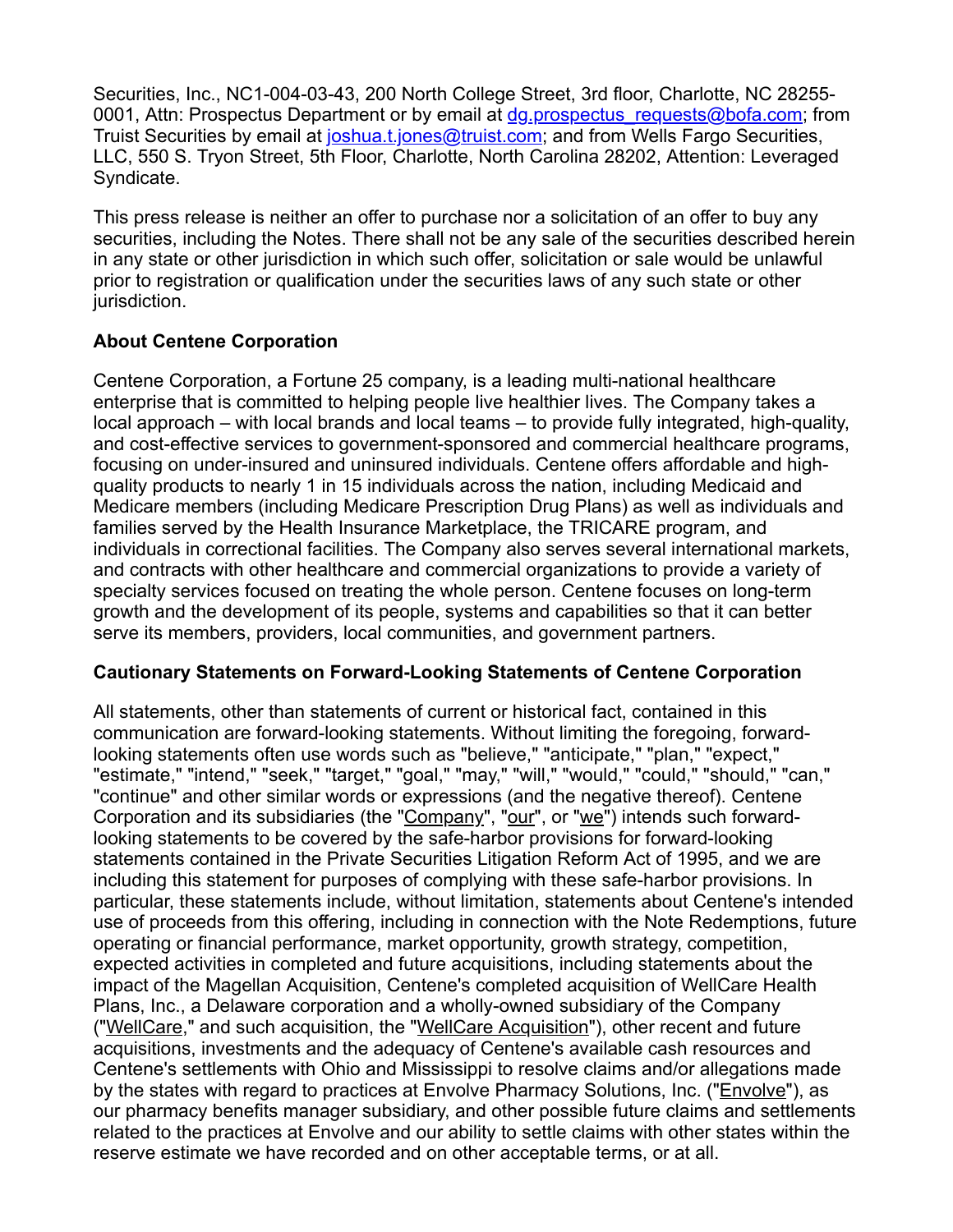These forward-looking statements reflect Centene's current views with respect to future events and are based on numerous assumptions and assessments made by Centene in light of Centene's experience and perception of historical trends, current conditions, business strategies, operating environments, future developments and other factors Centene believes appropriate. By their nature, forward-looking statements involve known and unknown risks and uncertainties and are subject to change because they relate to events and depend on circumstances that will occur in the future, including economic, regulatory, competitive and other factors that may cause Centene's or its industry's actual results, levels of activity, performance or achievements to be materially different from any future results, levels of activity, performance or achievements expressed or implied by these forward-looking statements. These statements are not guarantees of future performance and are subject to risks, uncertainties and assumptions. All forward-looking statements included in this communication are based on information available to Centene on the date of this communication. Except as may be otherwise required by law, Centene undertakes no obligation to update or revise the forward-looking statements included in this communication, whether as a result of new information, future events or otherwise, after the date of this communication. You should not place undue reliance on any forward-looking statements, as actual results may differ materially from projections, estimates, or other forward-looking statements due to a variety of important factors, variables and events including but not limited to: the impact of the novel strain of coronavirus ("COVID-19") on global markets, economic conditions, the healthcare industry and Centene's results of operations and the response by governments and other third parties; the risk that regulatory or other approvals required for the Magellan Acquisition may be delayed or not obtained or are subject to unanticipated conditions that could require the exertion of management's time and our resources or otherwise have an adverse effect on Centene; the possibility that certain conditions to the consummation of the Magellan Acquisition will not be satisfied or completed on a timely basis and accordingly, the Magellan Acquisition may not be consummated on a timely basis or at all; uncertainty as to the expected financial performance of the combined company following completion of the Magellan Acquisition; the possibility that the expected synergies and value creation from the Magellan Acquisition or the WellCare Acquisition (or other acquired businesses) will not be realized, or will not be realized within the respective expected time periods; the risk that unexpected costs will be incurred in connection with the completion and/or integration of the Magellan Acquisition or that the integration of Magellan Health will be more difficult or time consuming than expected; the risk that potential litigation in connection with the Magellan Acquisition may affect the timing or occurrence of the Magellan Acquisition or result in significant costs of defense, indemnification and liability; a downgrade of the credit rating of our indebtedness; the inability to retain key personnel; disruption from the announcement, pendency, completion and/or integration of the Magellan Acquisition or from the integration of the WellCare Acquisition, or similar risks from other acquisitions we may announce or complete from time to time, including potential adverse reactions or changes to business relationships with customers, employees, suppliers or regulators, making it more difficult to maintain business and operational relationships; Centene's ability to accurately predict and effectively manage health benefits and other operating expenses and reserves, including fluctuations in medical utilization rates due to the impact of COVID-19; competition; membership and revenue declines or unexpected trends; changes in healthcare practices, new technologies, and advances in medicine; increased healthcare costs; changes in economic, political or market conditions; changes in federal or state laws or regulations, including changes with respect to income tax reform or government healthcare programs as well as changes with respect to the Patient Protection and Affordable Care Act ("ACA") and the Health Care and Education Affordability Reconciliation Act, collectively referred to as the ACA and any regulations enacted thereunder that may result from changing political conditions, the new